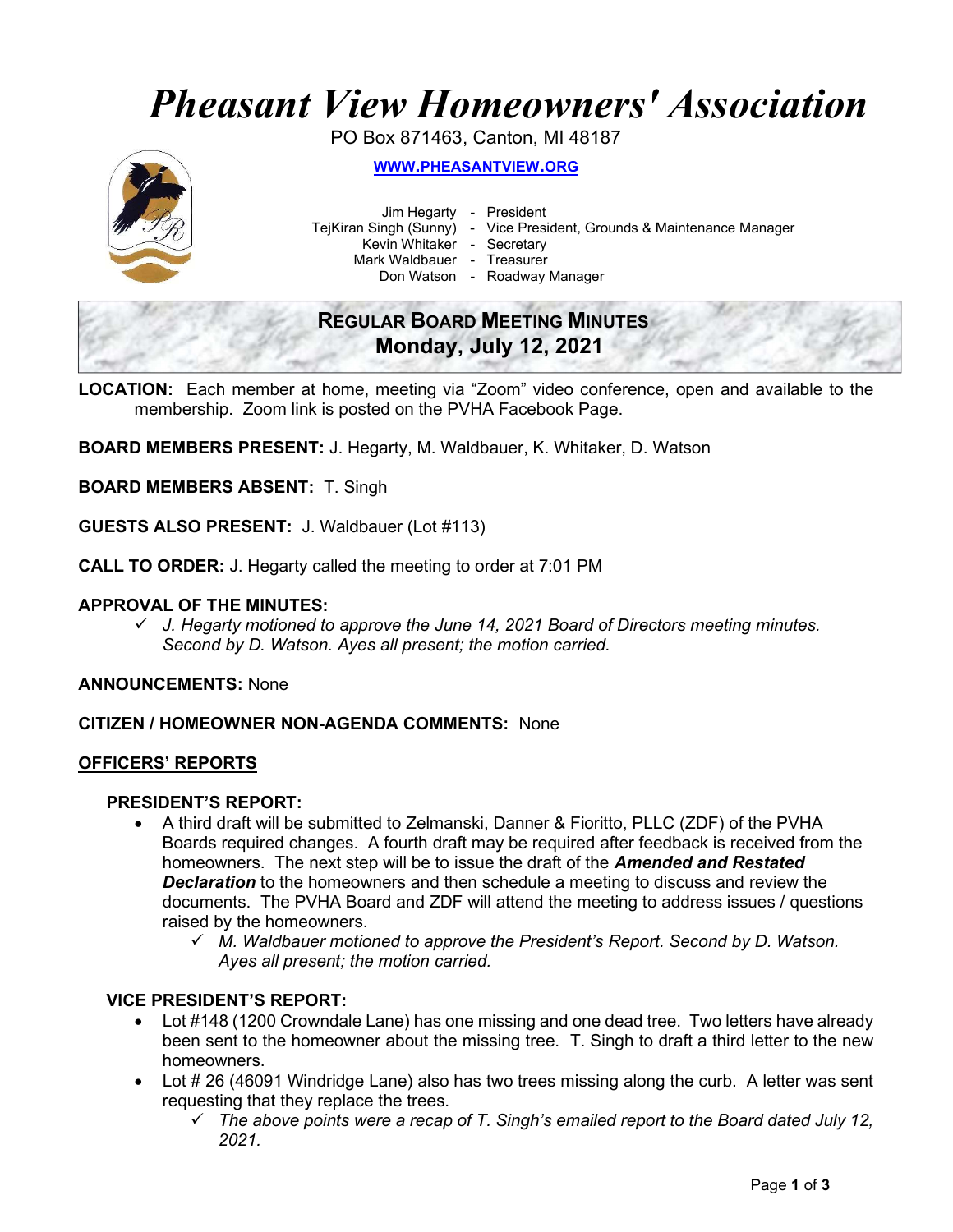# SECRETARY'S REPORT:

• Nothing to report.

# TREASURER'S REPORT:

- All but one homeowner (Lot # 156, 1424 Crowndale Lane) has paid the 2021 Annual Assessments. The outstanding claim has now been handed over to our third-party collection agency (ADAC). The current owner has not paid the annual assessment awaiting sale of the home. M. Waldbauer has determined that the house has not yet closed and a new "For Sale" sign has been placed in the front yard. The house was placed back onto the market for sale on June 18, 2021.
	- $\checkmark$  J. Hegarty motioned to approve the Treasurer's Report. Second by D. Watson. Ayes all board members present; the motion carried.

#### DIRECTOR and COMMITTEE REPORTS

#### ROADWAY MANAGER'S REPORT:

- The irrigation system has been shut down due to excessive amounts of recent rain.
- Jay from Mailboxes by Bob has confirmed the waxing of the mailboxes will take place within the next month.
- D. Watson will address with Oakley that repairs to Zone #2 have not corrected the problem. In addition, Don will follow up with Oakley on the quote to trim and lay grass seed/mulch around the trees on the Beck berm.
- Road Repair Update (timeline is weather dependent):
	- $\circ$  July 14<sup>th</sup> Nagle to post notifications to all homeowners of the actions / timing that will be taking place.
	- $\circ$  July 16<sup>th</sup> and 17<sup>th</sup> Curb trees to be trimmed to accommodate the equipment and the milling of all the roads will take place
	- $\circ$  July 19<sup>th</sup> thru 21<sup>st</sup> Small scale milling and street cleaning
	- $\circ$  July 22<sup>nd</sup> thru 23<sup>rd</sup> Asphalt repaving
	- $\circ$  Clarification will be needed from Nagle on how cars in the road will be handled if they are impeding any of this process.
	- o Sidewalk work is still scheduled for the Fall of 2021.

# ARCHITECTURAL REVIEW COMMITTEE (ARC):

- The request for exterior painting for 2130 Stonebridge Way, Lot 46, has been APPROVED by the PVHA Architectural Review Committee.
- The request to install a flagpole for 2149 Stonebridge Way, Lot 57, has been APPROVED by the PVHA Architectural Review Committee.

# SUBDIVISION COMMUNICATION COORDINATOR'S REPORT:

- The Board has agreed to split the cost (50/50) with J. Waldbauer for a month-to-month Zoom subscription.
- J. Waldbauer updated the homeowner email list, removing past and adding new email addresses. This will greatly improve the distribution of any future homeowners' notifications.
- It was proposed to consider the creation of a "Welcoming Committee". This will be discussed in future meetings.